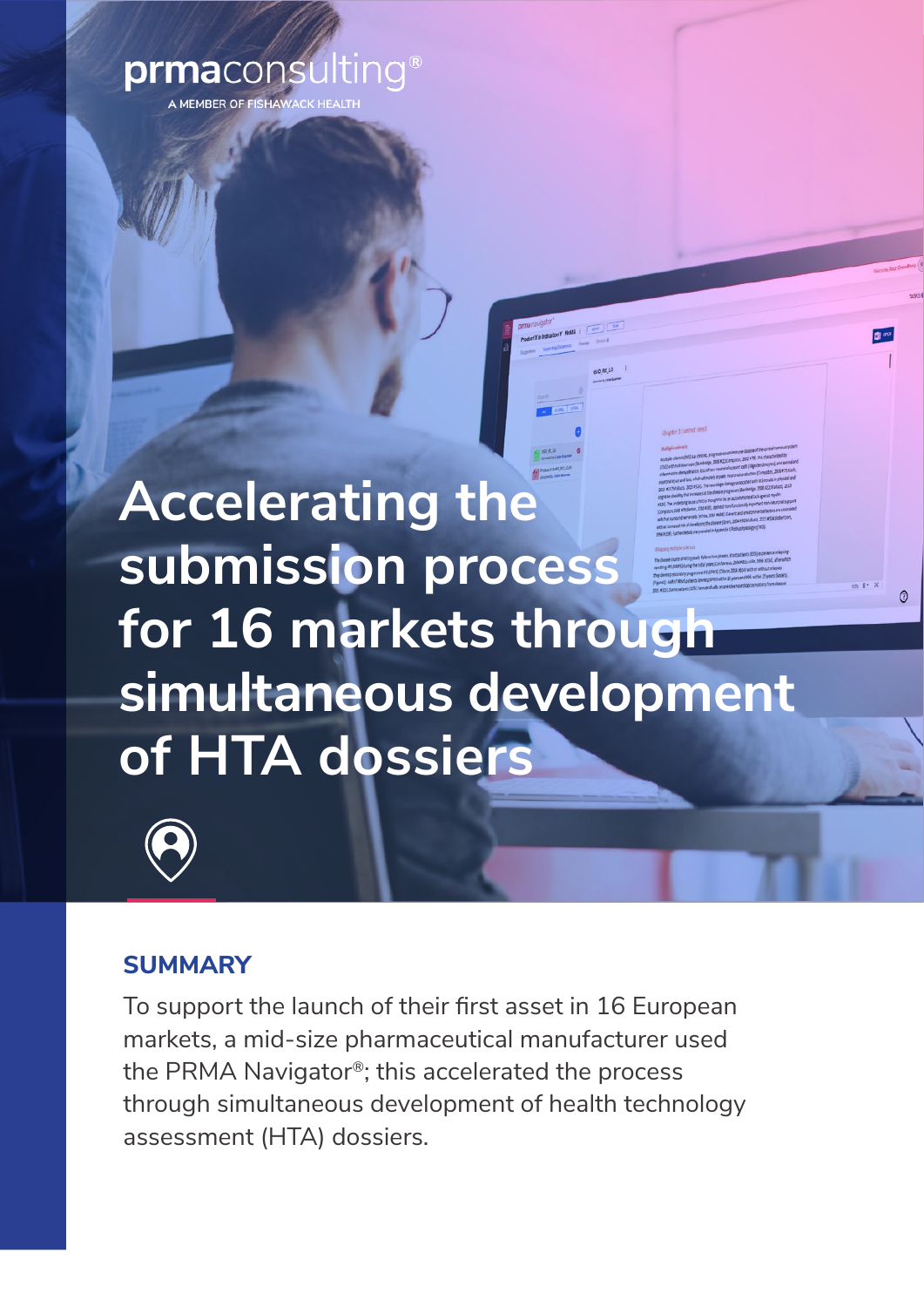#### **CLIENT SITUATION**

A mid-size global pharmaceutical company was preparing to launch their first asset in Europe.

The company needed to increase speed to market by efficiently developing high-quality submissions across 16 key HTA agencies. As the company had differing levels of resource in local markets, they required variable degrees of support across markets, including working with local distributors and HTA vendors, and sought a trusted partner to help manage the whole process.

#### **PRMA CONSULTING SOLUTION**

- PRMA Consulting aligned on the global evidence package and pre-approved HTA strategies with the client global team, and worked with local experts in order to group markets based on strategic approach (e.g., local comparator and positioning).
- HTA submission dossiers for 16 markets were partially auto-populated by the PRMA Navigator®, a unique digital application that maximizes the use of the client's global value dossier and other supporting materials.
- Draft HTA submissions up to 80% complete were provided after only 2 hours of local vendors' time, freeing up time for strategic thinking and local adaptation. Local vendors could then use the PRMA Navigator® to finalize the submission in local language and further accelerate the submission process.
- A tailored approach to finalizing the dossier was adopted based on local resources, to maintain a high quality; in some cases leveraging the end-to-end expertise of PRMA Consulting's local expert partners, while in others, utilizing the client's existing preferred vendors.
- Quality and efficiency were maximized by PRMA Consulting's management of the whole submission process including post-submission support, bringing shared learnings across markets.
- The global client team were involved for key strategic decisions outside of pre-approved scenarios, and for sign-off of an English language executive summary, co-ordinated by PRMA Consulting to reduce the time burden on the client team.
- Global and regional collaboration with local markets was enhanced through an aligned approach and pull-through of global value stories and HTA strategy.

#### **CLIENT VALUE**

The value achieved included efficiencies for local vendors, end-to-end support across multiple submissions for the global team, and quality outputs for local affiliates.